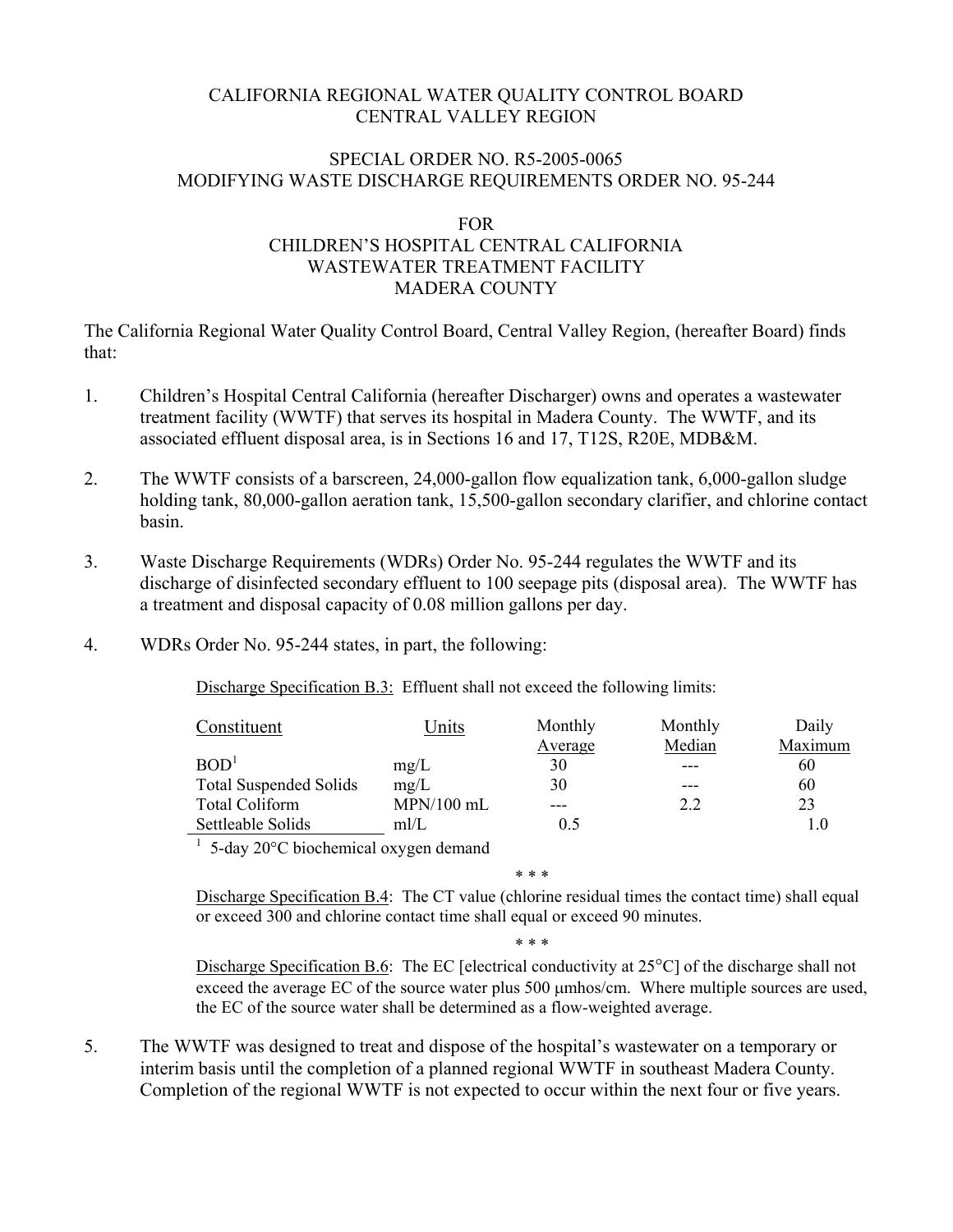## SPECIAL ORDER NO. R5-2005-0065 MODIFYING ORDER NO. 95-244 CHILDREN'S HOSPITAL CENTRAL CALIFORNIA WWTF MADERA COUNTY

- 6. The Discharger has a history of exceeding the EC discharge limit prescribed by Discharge Specification B.6.
- 7. The Discharger was issued a Notice of Violation (NOV) on 7 November 2001 for degrading groundwater with salinity. The NOV directed the Discharger to expand its groundwater monitoring well network.
- 8. Recent groundwater monitoring data (first quarter 2004) indicates groundwater influenced by the discharge contains elevated concentrations compared to background of nitrate, total dissolved solids (TDS), total trihalomethanes (THMs), and sodium, as shown below:

|                |           | Background |       | Downgradient Wells |     |      |     |
|----------------|-----------|------------|-------|--------------------|-----|------|-----|
| Constituent    | Units     |            | Wells | NW                 | NΕ  | SW   | SЕ  |
| Nitrate (as N) | mg/L      | 1.2        |       | 6.3                | 6.1 | 29.6 | 6.3 |
| <b>TDS</b>     | mg/L      | 268        | 166   | 560                | 540 | 546  | 530 |
| <b>THMs</b>    | $\mu$ g/L | ND         | ND    | 44                 | 25  | 25   | 43  |
| Sodium         | mg/L      | 22         |       | 76                 | 73  | 65   | 75  |

- 9. The Discharger adds 15,000 gallons per day of potable water from the hospital's groundwater supply well to wastewater undergoing treatment in the WWTF's chlorine contact basin to dilute the salinity of the treated wastewater to achieve compliance with Discharge Specification B.6. This practice consumes about 15 percent of the WWTF's treatment capacity. Without this dilution, the Discharger anticipates the WWTF will have sufficient existing capacity to accommodate hospital growth for the next five years.
- 10. The Discharger documented its plan to identify and implement salinity source control measures in a 5 August 2003 letter. These efforts included the elimination of water softeners and introduction of "waterless" hand cleaning. The Discharger subsequently performed a study of wastewater flow and EC in locations in the hospital's wastewater collection system and documented the study findings in a 21 May 2004 *Phase I Facility EC Source Investigation Report*. As part of its ongoing Phase II source investigation to identify sources of EC, the Discharger submitted on 12 November 2004 a list of products and corresponding product volumes that the hospital discharges to the WWTF.
- 11. On 5 August 2004, the Discharger submitted a Report of Waste Discharge (RWD) in support of a modification in wastewater treatment. The Discharger proposes to add denitrification to the WWTF treatment process and eliminate the use of chlorination for disinfection and replace it with ultraviolet (UV) disinfection. The RWD requested the Regional Board to (a) modify Discharge Specification B.6 to replace its existing EC limitation of 500 µmhos/cm over source water EC with a maximum EC limitation of 900 µmhos/cm and (b) establish a new discharge limitation for total nitrogen of 10 mg/L. The RWD summarizes the Discharger's efforts to control salinity to a level that reflects best practicable control. Regional Board letter dated 29 September 2004 determined the RWD complete.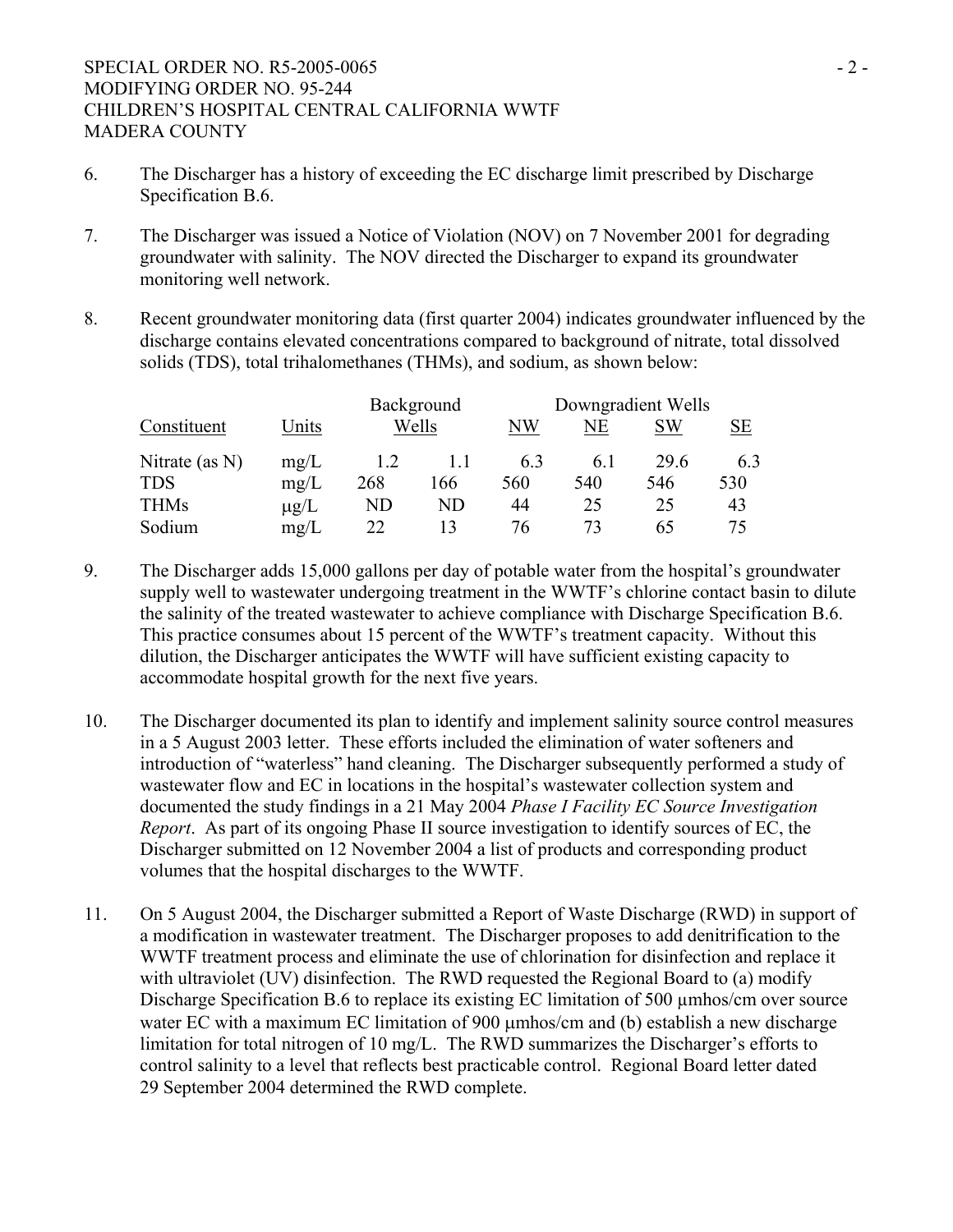## SPECIAL ORDER NO. R5-2005-0065 MODIFYING ORDER NO. 95-244 CHILDREN'S HOSPITAL CENTRAL CALIFORNIA WWTF MADERA COUNTY

- 12. The process of chlorination increases discharge EC by about 50 µmhos/cm, according to the RWD, and creates THMs. The replacement of chlorination with UV disinfection will allow the Discharger to reduce discharge EC and eliminate the generation of THMs. Once the Discharger replaces chlorination with UV disinfection, Discharge Specification B.4 will not be necessary.
- 13. Section 13263(a) of the California Water Code, states:

The regional board, after any necessary hearing, shall prescribe requirements as to the nature of any proposed discharge, existing discharge, or material change in an existing discharge, except discharges into a community sewer system, with relation to the conditions existing in the disposal area or receiving waters upon, or into which, the discharge is made or proposed. The requirements shall implement any relevant water quality control plans that have been adopted, and shall take into consideration the beneficial uses to be protected, the water quality objectives reasonably required for that purpose, other waste discharges, the need to prevent nuisance, and the provisions of Section 13241.

14. Section 13267(b)(1) of the California Water Code, states, in part:

In conducting an investigation specified in  $\lceil \xi \rceil$  subdivision (a), the regional board may require that any person who has discharged, discharges, or is suspected of having discharged or discharging, or who proposes to discharge waste within its region, or any citizen or domiciliary, or political agency or entity of this state who has discharged, discharges, or is suspected of having discharged or discharging, or who proposes to discharge, waste outside of its region that could affect the quality of waters within its region shall furnish, under penalty of perjury, technical or monitoring program reports which the regional board requires. The burden, including costs, of these reports shall bear a reasonable relationship to the need for the report and the benefits to be obtained from the reports. In requiring those reports, the regional board shall provide the person with a written explanation with regard to the need for the reports, and shall identify the evidence that supports requiring that person to provide the reports.

- 15. The report required by this Order is necessary to assure compliance with this Order. The Discharger operates the WWTF that discharges the waste subject to this Order.
- 16. The action to modify Order No. 95-244 is exempt from the provisions of the California Environmental Quality Act (Public Resources Code, Section 21000 et seq.), in accordance with Title 14, California Code of Regulations, Section 15301.
- 17. The Discharger and interested agencies and persons were notified of the intent to prescribe waste discharge requirements for this discharge and provided an opportunity to submit written views and recommendations and to be heard in a public meeting.
- 18. All comments pertaining to the discharge were heard and considered in a public meeting.

**IT IS HEREBY ORDERED** that Waste Discharge Requirements Order No. 95-244 is modified as follows and that, pursuant to Sections 13263 and 13267 of the California Water Code, Children's Hospital Central California, its agents, successors, and assigns shall: